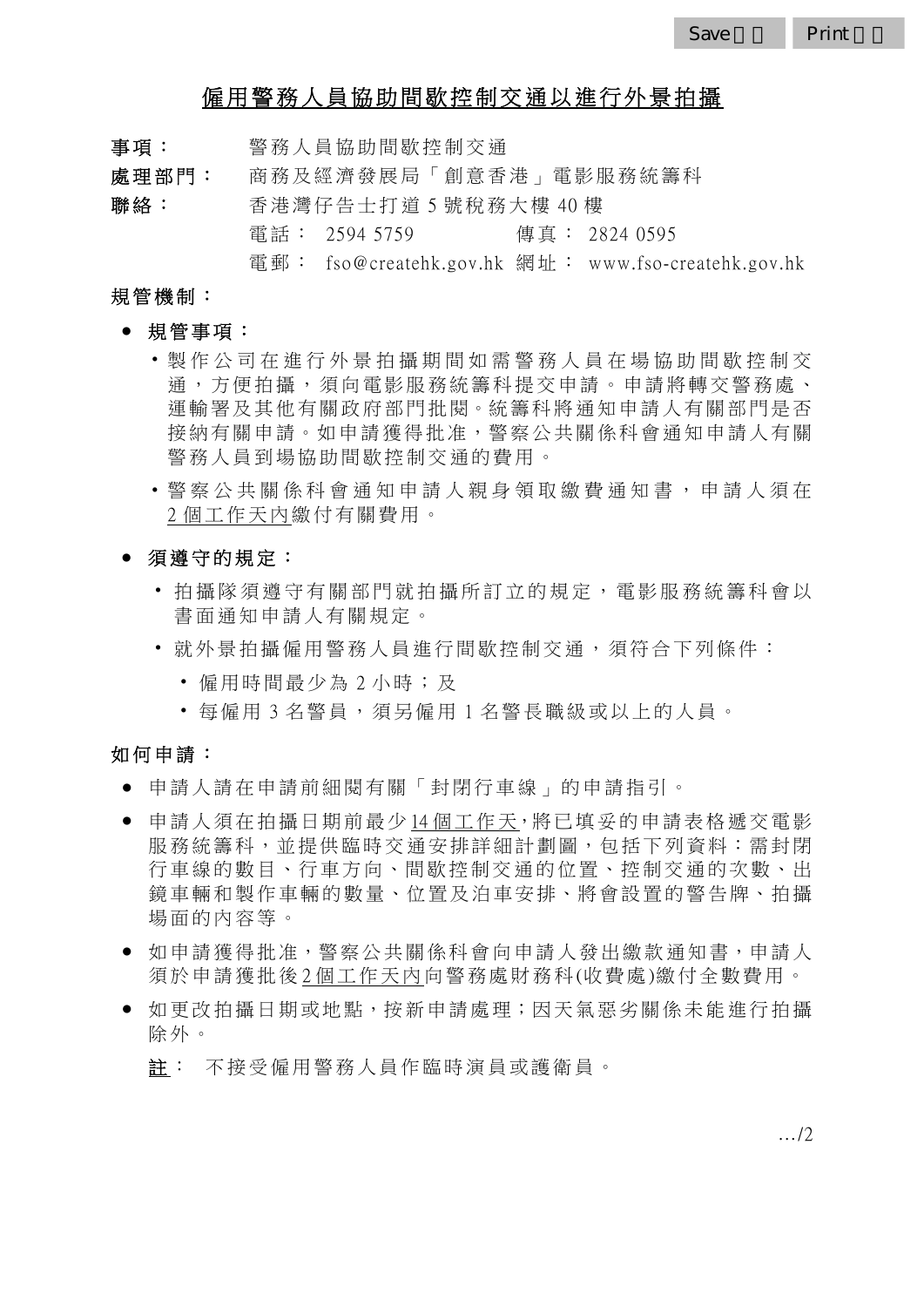### 收費:

(最低收費2小時,其後按每半小時收費。僱用時間包括警務人員由駐守地 方前往工作地點直至由工作地點返回駐守地方的交通時間。)

- 警務人員:
	- 警員:每小時\$359
	- 警長:每小時\$562
	- 督察級人員:每小時\$802
- 使用運輸工具:
	- 電單車:每小時\$78
	- 中型車:每小時\$81
	- 大型車:每小時\$142
	- 隧道費用另計(如適用)

## 取消拍攝的安排:

- 如申請不獲批准,不須收費。
- 取消申請的費用按下列比例計算:
	- 在拍攝日期前最少 3 個 工作天提出通知: 不收費用
	- 在拍攝日期前 2 個工作天提出通知: 收費的 50%
	- 在拍攝日期前少於 2 個工作天提出通知: 收費的 100%

### 間歇控制交通時間: 列於書面通知內

所需表格: 申請指引及表格可向電影服務統籌科的資料中心索 取 或 於 網 址 www.fso-createhk.gov.hk 下載。

5/2018